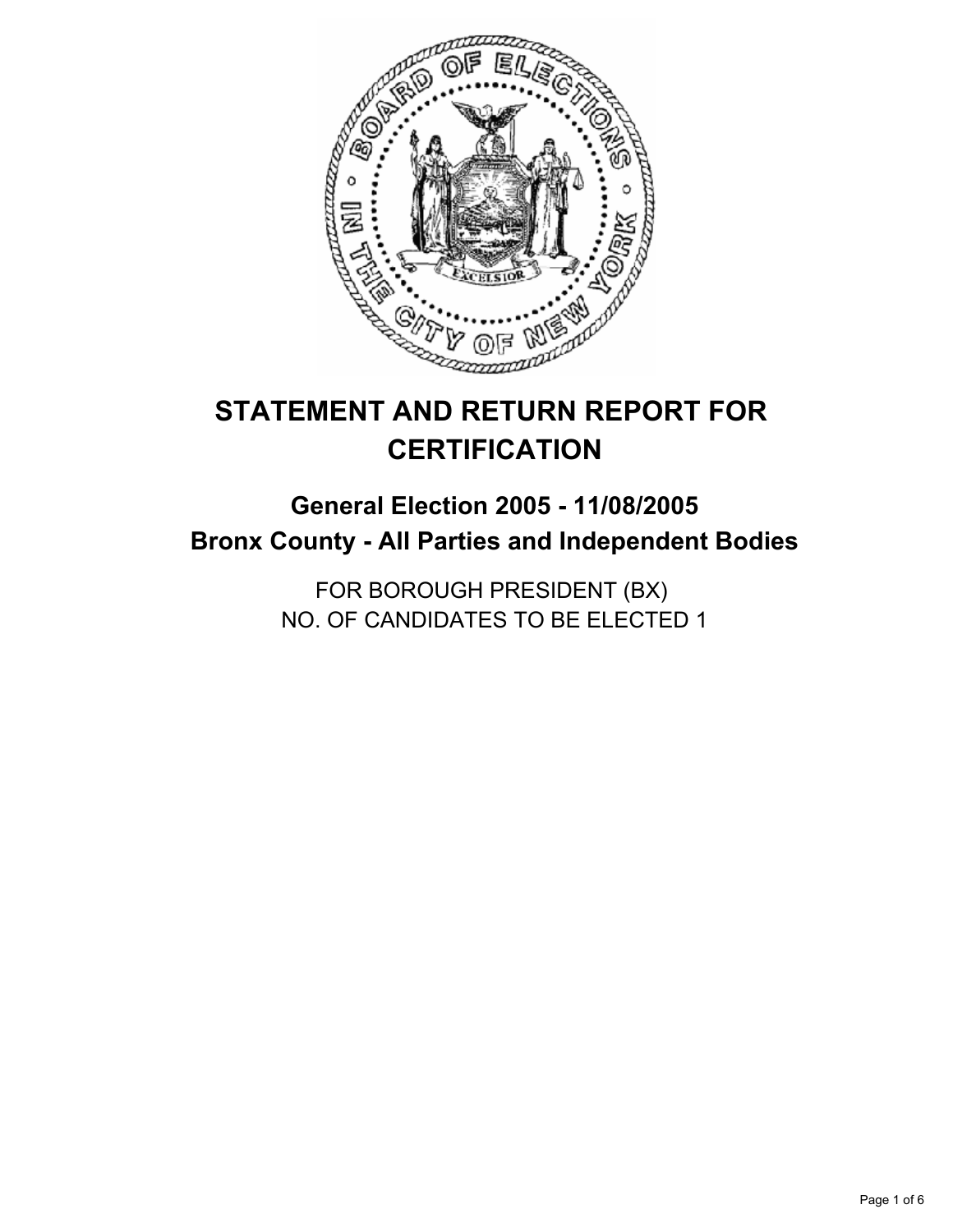

| <b>PUBLIC COUNTER</b>                 | 19,161 |
|---------------------------------------|--------|
| <b>EMERGENCY</b>                      | 115    |
| ABSENTEE/MILITARY                     | 217    |
| AFFIDAVIT                             | 321    |
| <b>TOTAL BALLOTS</b>                  | 19,814 |
| KEVIN BRAWLEY (REPUBLICAN)            | 1,341  |
| ADOLFO CARRION JR. (DEMOCRATIC)       | 13,902 |
| KEVIN BRAWLEY (CONSERVATIVE)          | 140    |
| ADOLFO CARRION JR. (WORKING FAMILIES) | 498    |
| <b>TOTAL VOTES</b>                    | 15,881 |
| <b>UNRECORDED</b>                     | 3,933  |

## **ASSEMBLY DISTRICT 77**

| PUBLIC COUNTER                        | 14,677 |  |
|---------------------------------------|--------|--|
| <b>EMERGENCY</b>                      | 47     |  |
| ABSENTEE/MILITARY                     | 244    |  |
| <b>AFFIDAVIT</b>                      | 247    |  |
| <b>TOTAL BALLOTS</b>                  | 15,215 |  |
| <b>KEVIN BRAWLEY (REPUBLICAN)</b>     | 803    |  |
| ADOLFO CARRION JR. (DEMOCRATIC)       | 10,797 |  |
| KEVIN BRAWLEY (CONSERVATIVE)          | 82     |  |
| ADOLFO CARRION JR. (WORKING FAMILIES) | 361    |  |
| CHRISTOPHER X. BRODEAUX (WRITE-IN)    |        |  |
| <b>TOTAL VOTES</b>                    | 12,044 |  |
| <b>UNRECORDED</b>                     | 3.171  |  |

| <b>PUBLIC COUNTER</b>                 | 13,006 |
|---------------------------------------|--------|
| <b>EMERGENCY</b>                      | 12     |
| ABSENTEE/MILITARY                     | 311    |
| AFFIDAVIT                             | 257    |
| <b>TOTAL BALLOTS</b>                  | 13,586 |
| KEVIN BRAWLEY (REPUBLICAN)            | 1,041  |
| ADOLFO CARRION JR. (DEMOCRATIC)       | 9,563  |
| KEVIN BRAWLEY (CONSERVATIVE)          | 116    |
| ADOLFO CARRION JR. (WORKING FAMILIES) | 344    |
| <b>TOTAL VOTES</b>                    | 11,064 |
| <b>UNRECORDED</b>                     | 2.522  |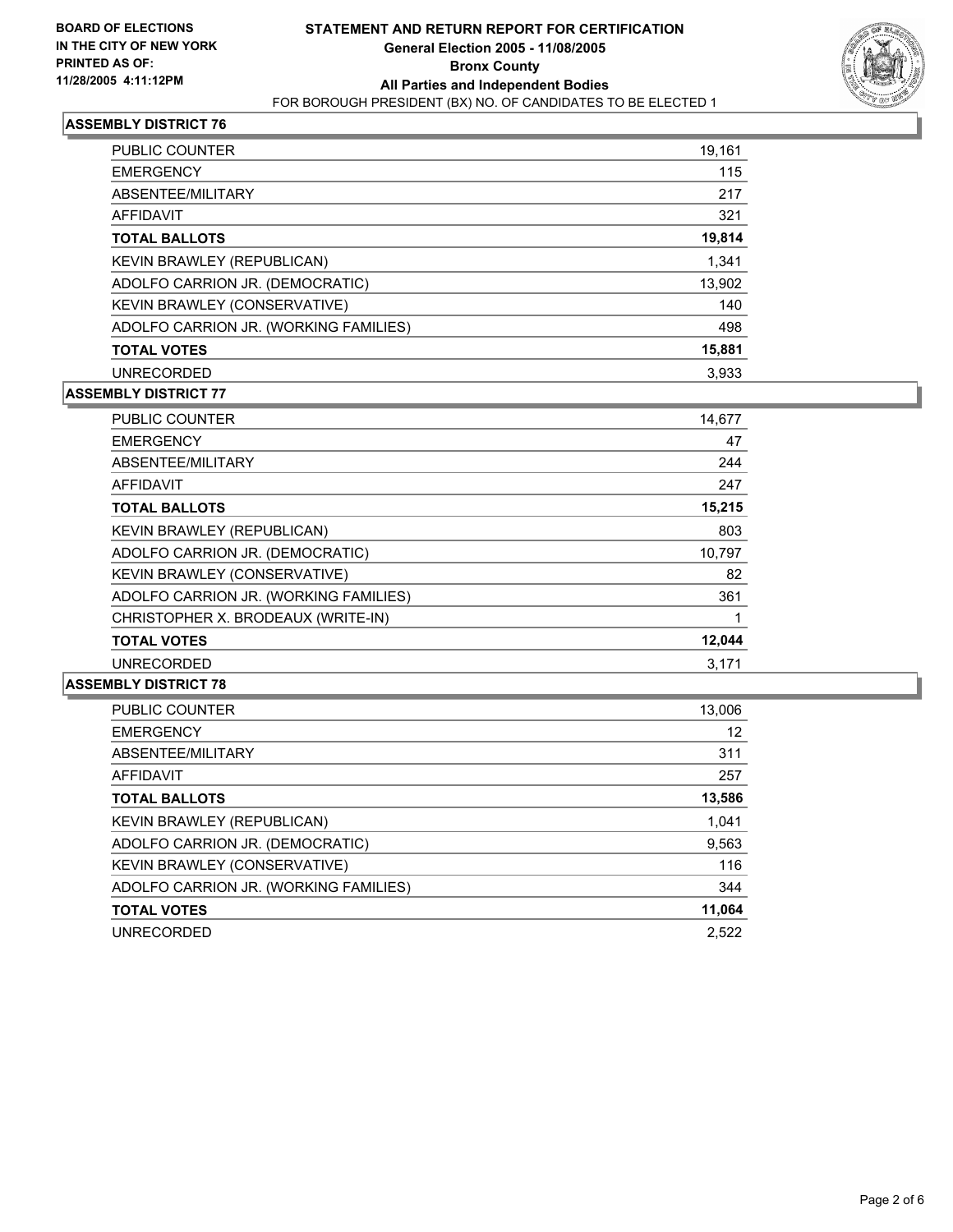

| PUBLIC COUNTER                        | 17,058 |
|---------------------------------------|--------|
| <b>EMERGENCY</b>                      | 42     |
| ABSENTEE/MILITARY                     | 298    |
| AFFIDAVIT                             | 359    |
| <b>TOTAL BALLOTS</b>                  | 17,757 |
| KEVIN BRAWLEY (REPUBLICAN)            | 879    |
| ADOLFO CARRION JR. (DEMOCRATIC)       | 12,277 |
| KEVIN BRAWLEY (CONSERVATIVE)          | 84     |
| ADOLFO CARRION JR. (WORKING FAMILIES) | 443    |
| <b>TOTAL VOTES</b>                    | 13,683 |
| <b>UNRECORDED</b>                     | 4.074  |

## **ASSEMBLY DISTRICT 80**

| PUBLIC COUNTER                        | 18,305 |
|---------------------------------------|--------|
| <b>EMERGENCY</b>                      | 76     |
| ABSENTEE/MILITARY                     | 427    |
| AFFIDAVIT                             | 284    |
| <b>TOTAL BALLOTS</b>                  | 19,092 |
| KEVIN BRAWLEY (REPUBLICAN)            | 3,033  |
| ADOLFO CARRION JR. (DEMOCRATIC)       | 10,953 |
| KEVIN BRAWLEY (CONSERVATIVE)          | 356    |
| ADOLFO CARRION JR. (WORKING FAMILIES) | 563    |
| <b>TOTAL VOTES</b>                    | 14,905 |
| <b>UNRECORDED</b>                     | 4,187  |
|                                       |        |

#### **ASSEMBLY DISTRICT 81**

| <b>PUBLIC COUNTER</b>                 | 22,411 |
|---------------------------------------|--------|
| <b>EMERGENCY</b>                      | 147    |
| ABSENTEE/MILITARY                     | 749    |
| AFFIDAVIT                             | 307    |
| <b>TOTAL BALLOTS</b>                  | 23,614 |
| KEVIN BRAWLEY (REPUBLICAN)            | 3,978  |
| ADOLFO CARRION JR. (DEMOCRATIC)       | 14,034 |
| KEVIN BRAWLEY (CONSERVATIVE)          | 575    |
| ADOLFO CARRION JR. (WORKING FAMILIES) | 643    |
| <b>TOTAL VOTES</b>                    | 19,230 |
| <b>UNRECORDED</b>                     | 4.384  |

| <b>PUBLIC COUNTER</b>                 | 26,333 |
|---------------------------------------|--------|
| <b>EMERGENCY</b>                      | 113    |
| ABSENTEE/MILITARY                     | 610    |
| AFFIDAVIT                             | 262    |
| <b>TOTAL BALLOTS</b>                  | 27,318 |
| KEVIN BRAWLEY (REPUBLICAN)            | 3,988  |
| ADOLFO CARRION JR. (DEMOCRATIC)       | 16,045 |
| KEVIN BRAWLEY (CONSERVATIVE)          | 584    |
| ADOLFO CARRION JR. (WORKING FAMILIES) | 692    |
| <b>TOTAL VOTES</b>                    | 21,309 |
| <b>UNRECORDED</b>                     | 6.009  |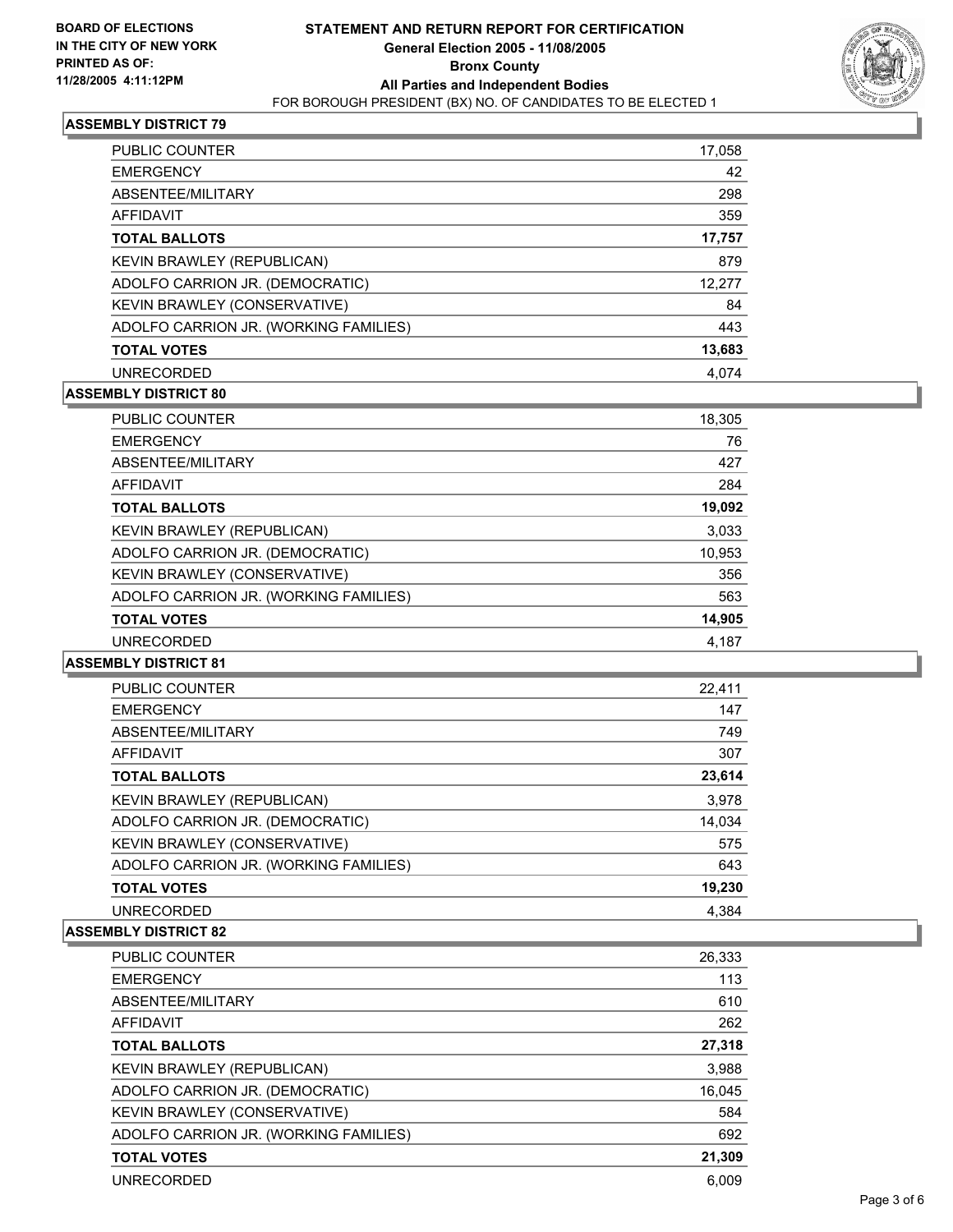

| <b>PUBLIC COUNTER</b>                 | 16,344 |
|---------------------------------------|--------|
| <b>EMERGENCY</b>                      | 0      |
| ABSENTEE/MILITARY                     | 370    |
| AFFIDAVIT                             | 181    |
| <b>TOTAL BALLOTS</b>                  | 16,895 |
| KEVIN BRAWLEY (REPUBLICAN)            | 1,159  |
| ADOLFO CARRION JR. (DEMOCRATIC)       | 11,858 |
| KEVIN BRAWLEY (CONSERVATIVE)          | 95     |
| ADOLFO CARRION JR. (WORKING FAMILIES) | 357    |
| <b>TOTAL VOTES</b>                    | 13,469 |
| <b>UNRECORDED</b>                     | 3,426  |

## **ASSEMBLY DISTRICT 84**

| PUBLIC COUNTER                        | 17,340 |
|---------------------------------------|--------|
| <b>EMERGENCY</b>                      | 59     |
| ABSENTEE/MILITARY                     | 156    |
| AFFIDAVIT                             | 262    |
| <b>TOTAL BALLOTS</b>                  | 17,817 |
| KEVIN BRAWLEY (REPUBLICAN)            | 717    |
| ADOLFO CARRION JR. (DEMOCRATIC)       | 12,223 |
| KEVIN BRAWLEY (CONSERVATIVE)          | 88     |
| ADOLFO CARRION JR. (WORKING FAMILIES) | 419    |
| <b>TOTAL VOTES</b>                    | 13,447 |
| <b>UNRECORDED</b>                     | 4.370  |

| <b>PUBLIC COUNTER</b>                 | 16,585 |
|---------------------------------------|--------|
| <b>EMERGENCY</b>                      | 4      |
| ABSENTEE/MILITARY                     | 161    |
| AFFIDAVIT                             | 248    |
| <b>TOTAL BALLOTS</b>                  | 16,998 |
| <b>KEVIN BRAWLEY (REPUBLICAN)</b>     | 755    |
| ADOLFO CARRION JR. (DEMOCRATIC)       | 11,842 |
| KEVIN BRAWLEY (CONSERVATIVE)          | 89     |
| ADOLFO CARRION JR. (WORKING FAMILIES) | 457    |
| EDWARD PADILLA (WRITE-IN)             |        |
| <b>TOTAL VOTES</b>                    | 13,144 |
| <b>UNRECORDED</b>                     | 3.854  |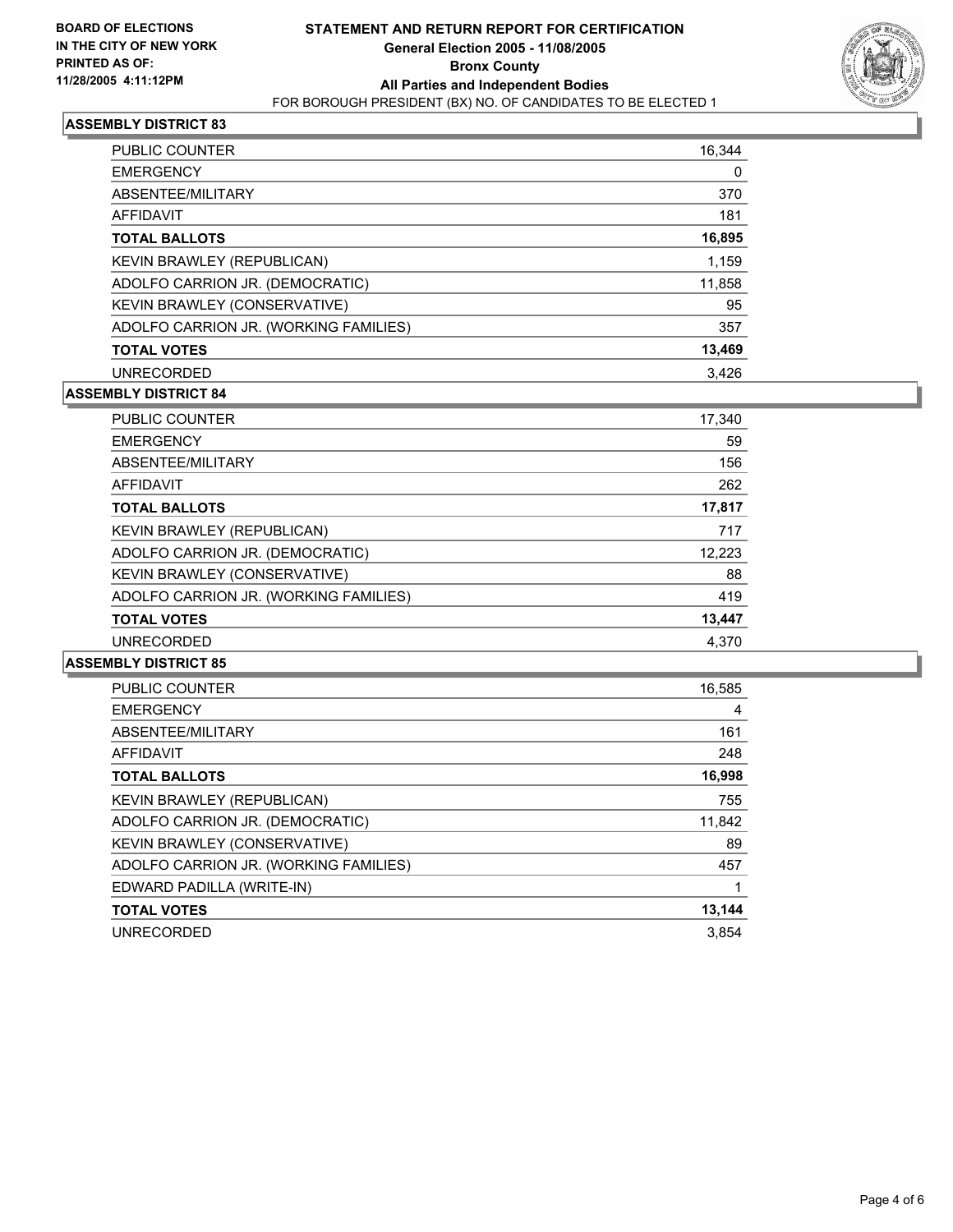

| PUBLIC COUNTER                        | 12,786 |
|---------------------------------------|--------|
| <b>EMERGENCY</b>                      | 104    |
| ABSENTEE/MILITARY                     | 153    |
| <b>AFFIDAVIT</b>                      | 244    |
| <b>TOTAL BALLOTS</b>                  | 13,287 |
| KEVIN BRAWLEY (REPUBLICAN)            | 653    |
| ADOLFO CARRION JR. (DEMOCRATIC)       | 9,599  |
| KEVIN BRAWLEY (CONSERVATIVE)          | 70     |
| ADOLFO CARRION JR. (WORKING FAMILIES) | 263    |
| <b>TOTAL VOTES</b>                    | 10,585 |
| <b>UNRECORDED</b>                     | 2.702  |